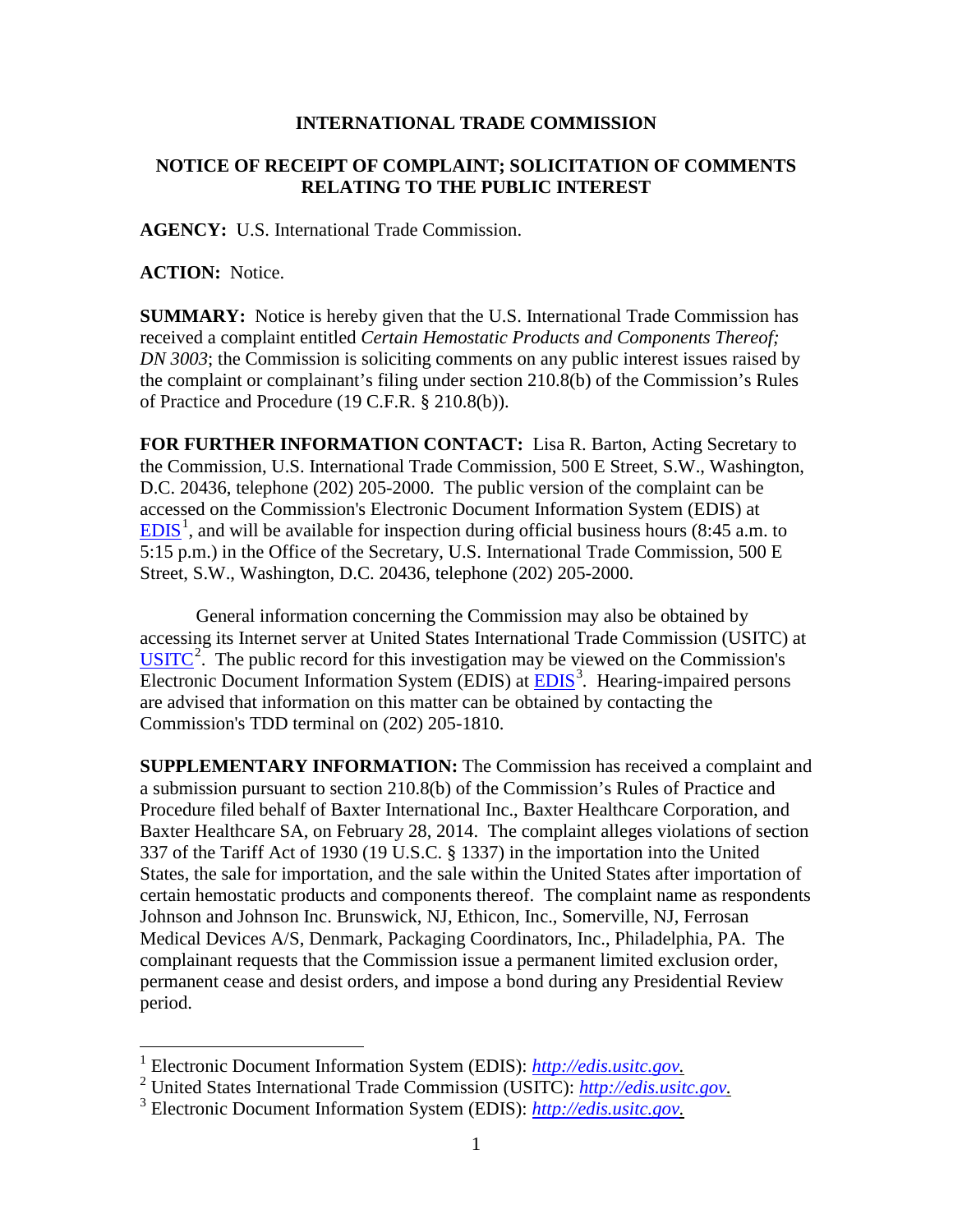Proposed respondents, other interested parties, and members of the public are invited to file comments, not to exceed five (5) pages in length, inclusive of attachments, on any public interest issues raised by the complaint or section 210.8(b) filing. Comments should address whether issuance of the relief specifically requested by the complainant in this investigation would affect the public health and welfare in the United States, competitive conditions in the United States economy, the production of like or directly competitive articles in the United States, or United States consumers.

In particular, the Commission is interested in comments that:

- (i) explain how the articles potentially subject to the requested remedial orders are used in the United States;
- (ii) identify any public health, safety, or welfare concerns in the United States relating to the requested remedial orders;
- (iii) identify like or directly competitive articles that complainant, its licensees, or third parties make in the United States which could replace the subject articles if they were to be excluded;
- (iv) indicate whether complainant, complainant's licensees, and/or third party suppliers have the capacity to replace the volume of articles potentially subject to the requested exclusion order and/or a cease and desist order within a commercially reasonable time; and
- (v) explain how the requested remedial orders would impact United States consumers.

Written submissions must be filed no later than by close of business, eight calendar days after the date of publication of this notice in the *Federal Register*. There will be further opportunities for comment on the public interest after the issuance of any final initial determination in this investigation.

Persons filing written submissions must file the original document electronically on or before the deadlines stated above and submit 8 true paper copies to the Office of the Secretary by noon the next day pursuant to section 210.4(f) of the Commission's Rules of Practice and Procedure (19 C.F.R. § 210.4(f)). Submissions should refer to the docket number ("Docket No.3003") in a prominent place on the cover page and/or the first page. (See Handbook for [Electronic Filing Procedures](http://www.usitc.gov/secretary/fed_reg_notices/rules/handbook_on_electronic_filing.pdf), *Electronic Filing Procedures*<sup>[4](#page-1-0)</sup>). Persons with questions regarding filing should contact the Secretary (202-205-2000).

 $\overline{a}$ 

<span id="page-1-0"></span><sup>4</sup> Handbook for Electronic Filing Procedures:

[http://www.usitc.gov/secretary/fed\\_reg\\_notices/rules/handbook\\_on\\_electronic\\_filing.pdf](http://www.usitc.gov/secretary/fed_reg_notices/rules/handbook_on_electronic_filing.pdf)